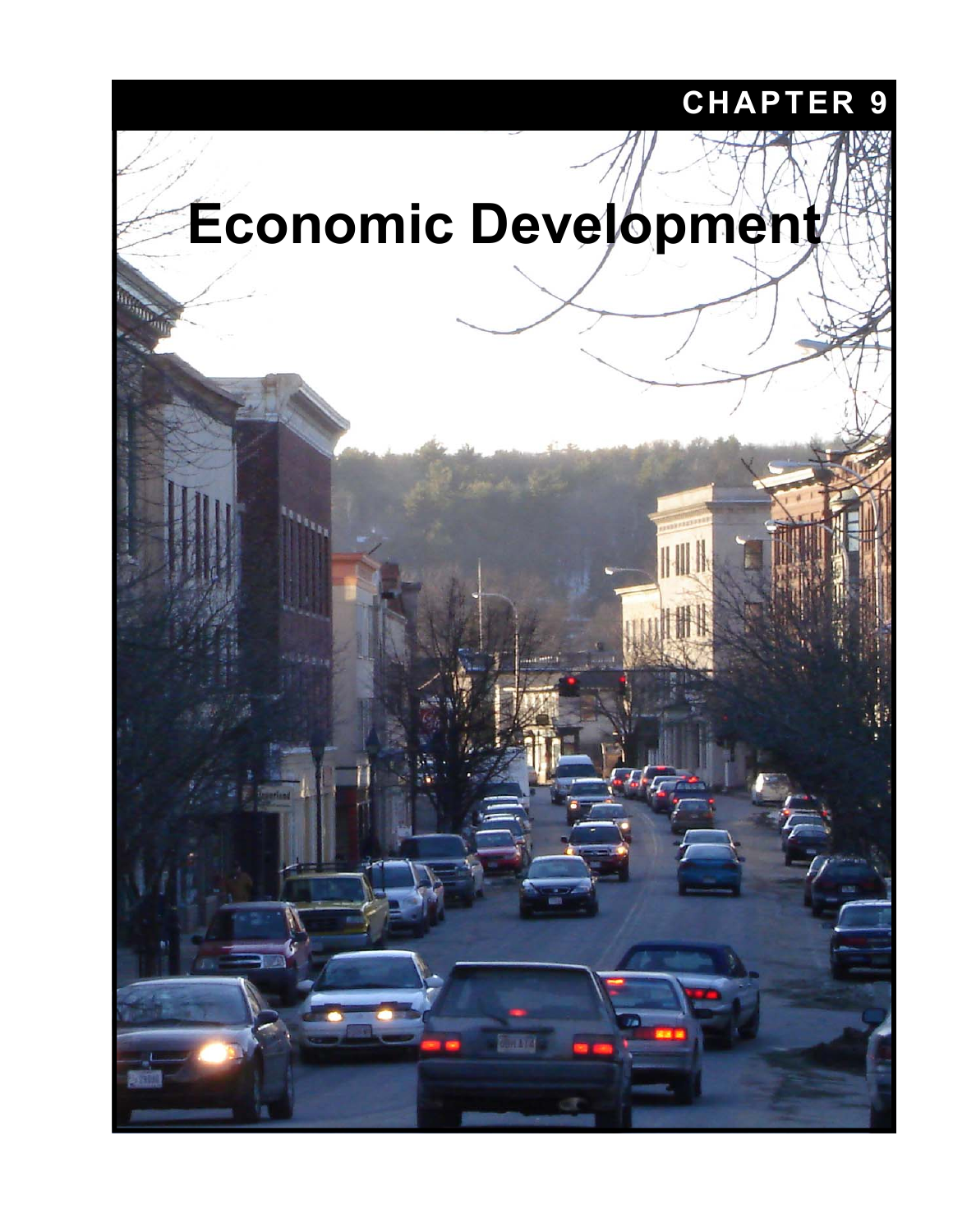ike a grand main street, the Mohawk Trail Scenic Byway (Routes 2 and 2A) travels through the heart of Franklin County and northwest Massachusetts (the Northern Tier). It is the region's main transportation route. It ike a grand main street, the Mohawk Trail Scenic Byway (Routes 2 and 2A) travels through the heart of Franklin County and northwest Massachusetts (the Northern Tier). It is the region's main transportation route. It connec industry along the northern border of Massachusetts. The Mohawk Trail is part of the region's identity and an important component of the region's infrastructure.

## **Economic Development Resources**

In 2004, the *Northern Tier Strategic Investment Initiatives Report* was completed. It identified opportunities for developing new economic engines and sectors in the northwestern corridor of Massachusetts. The Northern Tier region encompasses the Byway corridor, and many of the economic development issues researched for the Northern Tier Project are relevant to the Mohawk Trail Scenic Byway Corridor Management Plan.<sup>1</sup>

Two goals of the Northern Tier Project are to create a stronger and more dynamic regional economic base and establish a training program to help the region's lowincome and working-class residents to have access to wellpaying jobs. Economic and demographic data was collected and analyzed in the *Northern Tier Report*, and an inventory of the region's economic assets and challenges was prepared.

The *Northern Tier Strategic Investment Initiatives Report*  identified four sectors to develop that could "lead the region to a stronger and more dynamic economy." These sectors are: the Creative Cluster; Ecotourism; Small, Growth-Oriented Manufacturing; and Renewable and Alternative Energy. They parallel the resources and topics that have been examined in this Mohawk Trail East Corridor Management Plan. See Table 9-1 which illustrates these parallels.

| <b>NORTHERN TIER</b>                    | <b>MOHAWK TRAIL</b>                                                |
|-----------------------------------------|--------------------------------------------------------------------|
| Ecotourism                              | Environment, Recreation & Scenery                                  |
| <b>Creative Cluster</b>                 | Architectural, Historic & Cultural<br>Resources – Heritage Tourism |
| Small, Growth-Oriented<br>Manufacturing | <b>Historic Industrial Resources</b><br>(Mills)                    |
| Renewable & Alternative Energy          | Town Centers and Identities                                        |

**Table 9-1 Business Sectors of the Northern Tier and Mohawk Trail** 

<sup>1.</sup> To varying degrees, both the eastern and western sections of the entire Byway encompass the four sectors. Along the eastern part of the Trail, the emphasis is Manufacturing and the Renewable and Alternative Energy sectors, while the western portion stresses Ecotourism and Creative Clusters.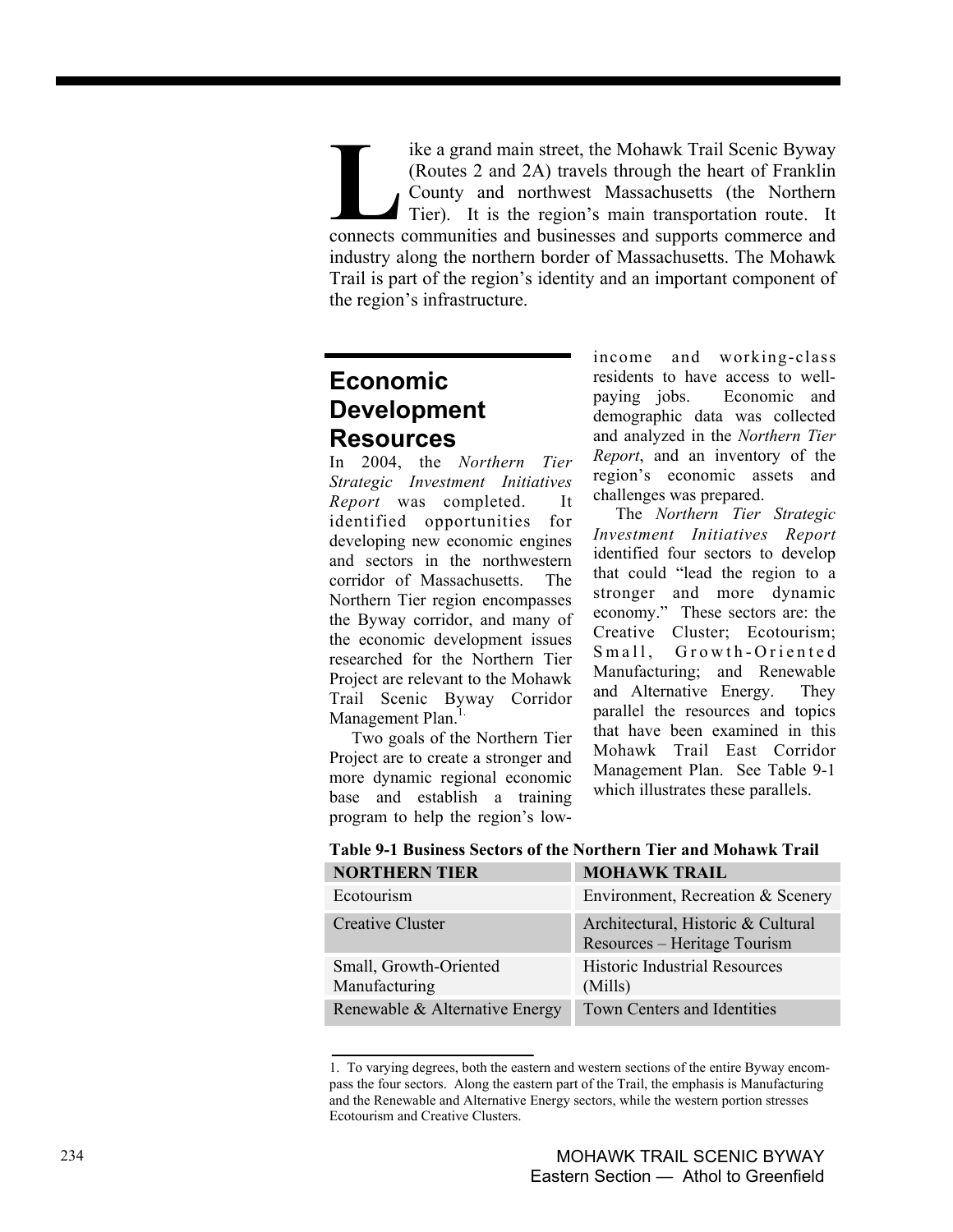## **Environment, Recreation, & Scenery (Ecotourism )**

The environmental, recreational and scenic quality of northwest Massachusetts was the reason the Mohawk Trail auto-tourist highway was created, upgraded and expanded during the 1920s through the 1960s. The communities had an interest in attracting tourists and vacationers from the eastern part of the State to augment the manufacturing economy of its town centers – Athol, Orange, Erving, Millers Falls, Turners Falls, Greenfield, Shelburne Falls, Charlemont, and North Adams – and to complement the agricultural base of the region.

Today, under the aegis of the Scenic Byway, towns in the eastern section of the Byway are trying to capitalize more fully on their environmental, recreational and scenic resources to complement their manufacturing economies. They promote river recreation on the Millers, Connecticut and Green Rivers, which parallel or are near the Byway and hiking, biking, picnicking, and camping in the area's parks and state forests. They highlight their scenery and environment through brochures, interpretive centers, town and business web sites, and local and area chambers of commerce.



*Greenfield — Historic main street with hilltowns in distance.* 

## **Architectural, Historic & Cultural Resources (Creative Cluster)**

Athol, Orange, Millers Falls, Turners Falls and Greenfield have historic main streets, many historic and architecturally significant buildings, and deep industrial roots that make them quintessential New England communities. Along the eastern section of the Byway, the towns are working diligently to preserve their historic architectural resources to attract new residents and businesses and bolster their economies through the arts.<sup>2</sup>

The Town of Athol is currently working to rehabilitate Memorial Hall to improve the acoustics. In

<sup>2.</sup> Today, the town centers along the western section of the Byway are adding to their economic base by attracting artists and arts programming to help them restore their mill complexes, historic buildings, and main street businesses. Along the western Byway, these Creative Clusters include: North Adams with Mass MOCA in the historic Sprague Mill Complex and Shelburne Falls with many art galleries, a concert/movie theater, and restaurants.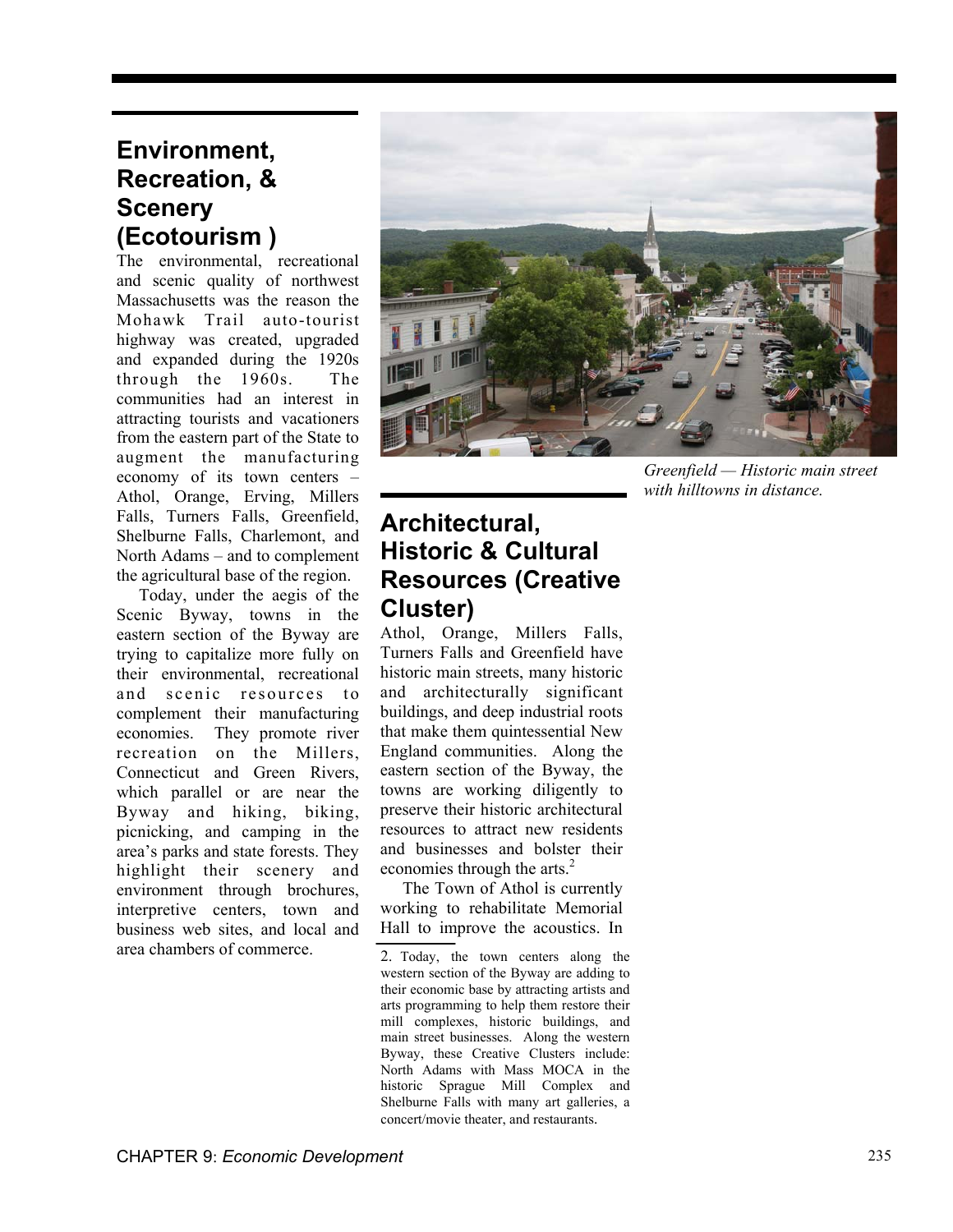2008, a heritage and preservation study for the Uptown Main Street and Downtown Main Street historic areas was completed with a grant provided by the Massachusetts Department of Conservation and Recreation. In follow-up to that report, the Town applied to the Massachusetts Historical Commission for funding to complete the State Inventory forms for properties within these historic areas. The completion of the State Inventory forms is the precursor to filing the nomination paperwork for inclusion in the National Register of Historic Places. In addition within the Byway study area there are 7 acres of land and 3 old mill buildings that are under-utilized and are being evaluated for housing or retail development.

Orange is working to restore Putnam Hall for commercial, retail and professional offices. Their anchor tenant will be North Quabbin Woods, which promotes and supports local artisans and craftspeople and is a project of the New England Forestry Foundation. Also, the Town is refurbishing Assembly Hall at the historic Town Hall building as a center for performing arts and community gatherings. Orange has created volunteer guidelines for owners of historic buildings and is seeking Community Development Block Grant funding for a streetscape improvement project. Orange has also recently created Riverfront Park in its downtown, which provides a direct connection from the downtown to the Millers River.

The Village of Millers Falls in Montague has completed a streetscape project and has a number of community programs to attract visitors, while Erving has upgraded its streetscape along the Mohawk Trail, installed new signage, and improved pedestrian safety.

Turners Falls, also in Montague, is "an extraordinary historic mill town that is blossoming from its industrial roots to become a hub of artistic inspiration, recreational adventure and natural beauty."<sup>3</sup> The RiverCulture Project focuses on bolstering the economy of Turners Falls and promoting the rebirth of the area via the arts – the Great Falls Discovery Center is housed in an historic mill complex over looking the Connecticut River, and the Shea Theatre and Colle Opera House have been restored to accommodate exhibitions and the performing arts.

Greenfield is revitalizing its downtown through a number of efforts to rehabilitate and retrofit its historic Main Street buildings. Public and private investment is being leveraged with the intent of creating new office, residential and retail space in the downtown. In 2007, the Greenfield Redevelopment Authority (GRA) and the Town of Greenfield created the *Bank Row Urban Renewal Plan (BRURP)* to encourage the redevelopment of Bank Row in downtown Greenfield. The district encompasses many, but not all, parcels located in the block bordered by Bank Row, Main Street, Olive Street (including south of Olive Street to the railroad tracks) and part of Hope Street. The BRURP as well as the 2002 *Greenfield Downtown Master Plan* include recommendations to use<br>3. RiverCulture web site.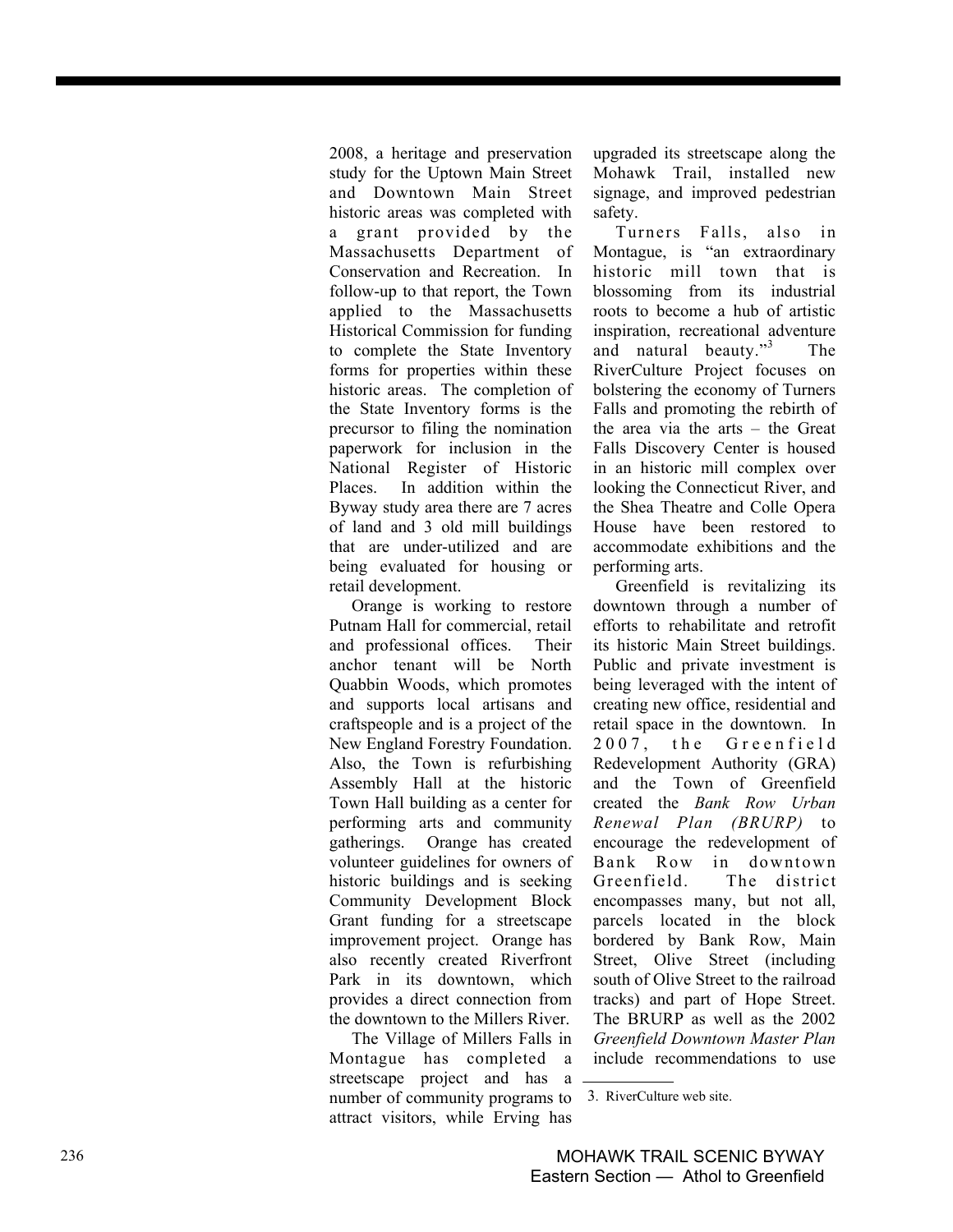

*Bank Row redevelopment block in Greenfield* 

historic tax credits to encourage the redevelopment of underutilized upper floor space. An initiative is underway by the Town of Greenfield, the Greenfield Redevelopment Authority, and local banks to support the redevelopment of the upper floors of buildings within this district. A consulting firm has been retained to provide technical assistance to this project. Currently, five property owners with eight buildings in the downtown have expressed interest in activities to redevelop upper floor space. The Franklin Regional Transit Authority (FRTA) and the Franklin Regional Council of Governments  $(FRCOG)$  are working collaboratively to construct a new regional transit center at the corner of Bank Row and Olive Street.<sup>4</sup> The Franklin County Courthouse, built in 1931 and located at the

corner of Main and Hope Streets, is slated for renovation and expansion at its existing location.

Greenfield is also participating in the Department of Conservation and Recreation's Connecticut River Valley Heritage Landscape Inventory. Heritage Landscapes are defined by DCR as those special places that contain both natural and cultural resources that have influenced the use and development of land and help de fine a community's character. With the assistance of the FRCOG, community members have identified 33 heritage landscapes within Town, and prioritized 5 of those Heritage Landscapes as part of this process. The Greenfield Heritage Landscape Reconnaissance Report, to be completed in 2009, will provide recommendations for preserving and bringing attention to these special areas within town. The Priority Heritage Landscapes for Greenfield are the Town Common area; Franklin County

<sup>4.</sup> The FRTA recently was awarded

<sup>\$12.8</sup> million in American Recovery and Reinvestment Act monies to construct the transit center.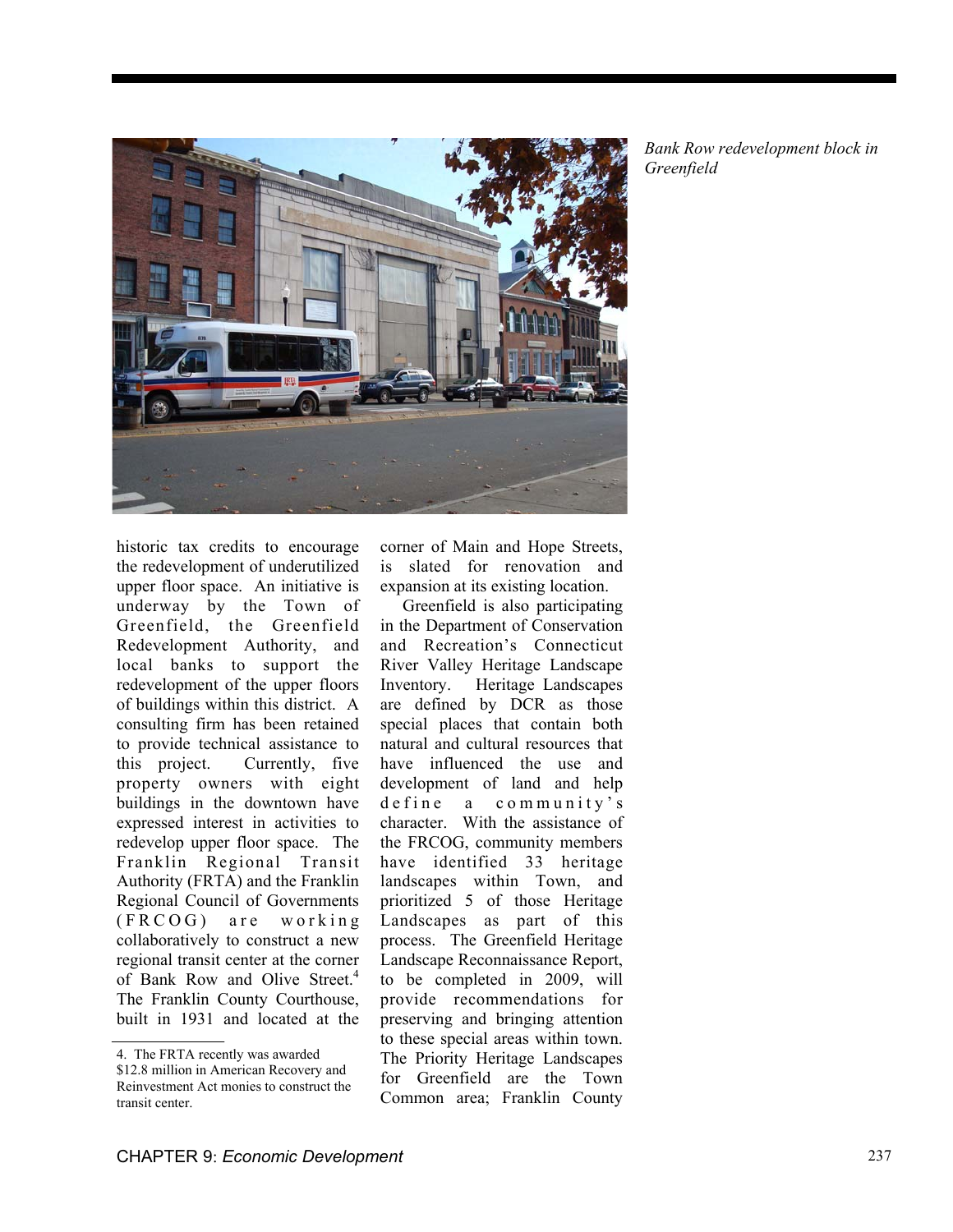Fairgrounds; Mohawk Trail; Rocky Mountain area; and the Meadows.

Other areas just outside the Byway Corridor but important to the scenic, historic and recreational aspects of the Trail include the Greenfield River Industrial Heritage Area and the Mead Street Bike and Walkway.

In addition to the activities taking place within the towns along the Byway the *Fostering the Arts and Culture Partnership* (http://www.massartandculture. org/) is an exciting organization with six unique partners who are working to assist artists in the Franklin County region by offering business courses and trainings that will make a difference for individual artists and the Creative Economy as a whole. The partners are the Franklin County Community Development Corporation (FCCDC), Franklin County Chamber of Commerce and Greenfield Business Association (FCCC), Franklin-Hampshire Regional Employment Board (FH-REB), Greenfield Community College (GCC), masstraveler.com, River Culture, and the Shelburne Falls Area Business Association (SFABA).

Arts and cultural programs are a powerful industry in New England. According to a study by *The New England Council: The Creative Economy*, both nonprofit and commercial arts organizations and individual artists "support almost 245,000 jobs in New England, an amount that nearly equals the computer equipment cluster and is more than the s of tware and healthcare technology clusters combined."

This partnership has taken on the role of working to meet many

of the creative cluster related goals that were identified in the *Northern Tier Strategic Investment Initiatives Report*. These goals dovetail with the goals and objectives of this scenic byway corridor management plan and should be considered when discussing the creative economy of the Mohawk Trail East Scenic Byway. The goals of the Fostering the Arts and Partnership are to:

- Learn from area artists of all genres what you need to succeed;
- Offer one or two evening business courses, so artists can help themselves and better manage the creative, marketing, financial and other aspects of work;
- Offer information and support in the form of workshops, individualized business plans and one-on-one counseling through the individual partners;
- Build a database of area artists, musicians, crafters, graphic designers, and others;
- Provide a website to serve as a place to promote artists' work, and continually add articles and resources;
- Discover how a Performing Arts Space could serve the region by becoming an exceptional art gallery, a performing artist's showcase, home base for the Pioneer Valley Symphony and other performing arts, and the host site for shared resources for performing and visual artists to record or document their art, offer classes in wellconstructed facilities, and much more;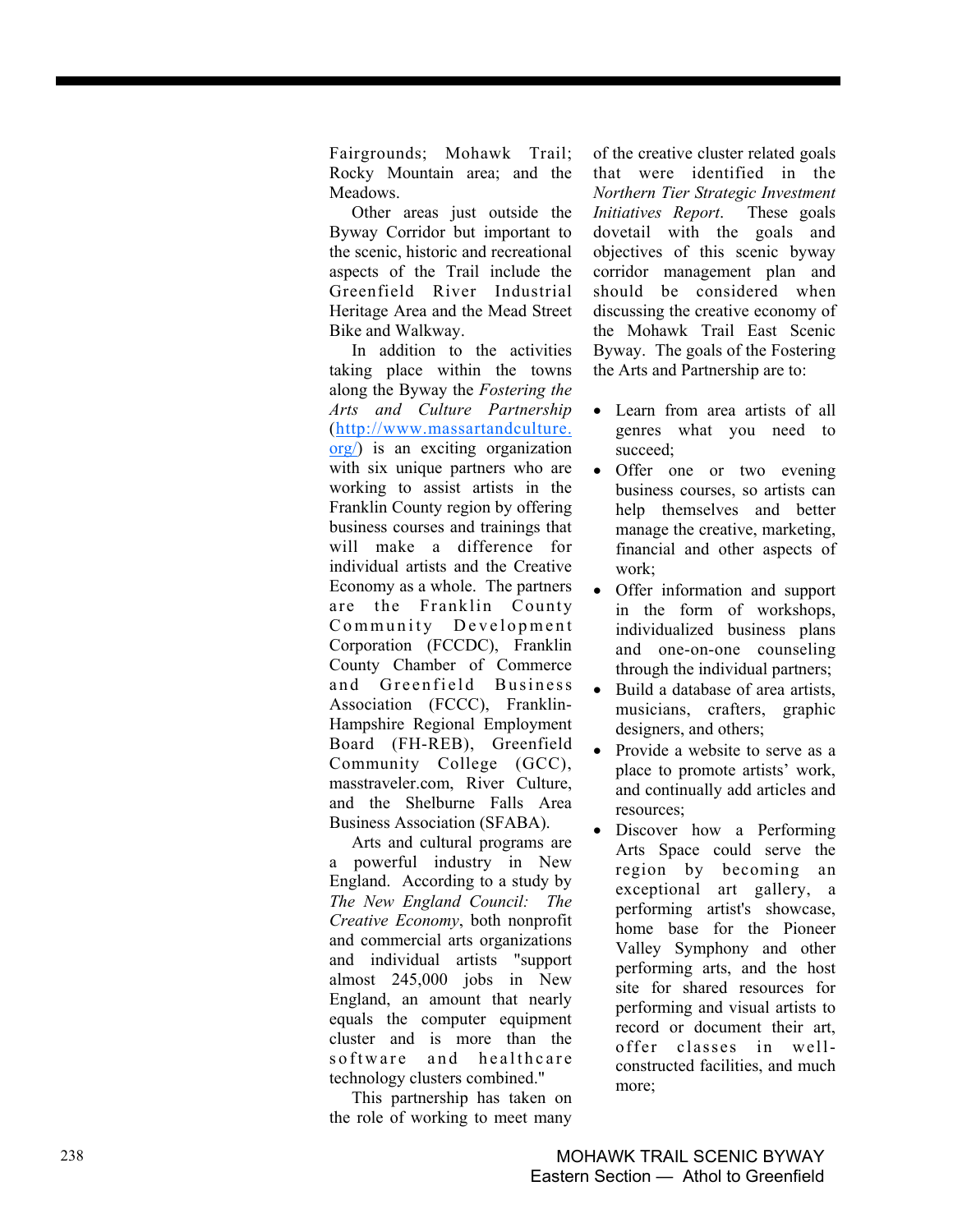

*New Home Sewing Machine Company foundry in Orange.* 

- Hold an Summit to pull together 2006 discoveries and plan for 2007 and beyond; and
- Build the database to stress to potential funders, tourism organizations, and others just how large the region's creative sector really is, and why dollars invested in building the arts and the arts infrastructure can make a significant difference not only to artists, but to the larger region.

## **Industrial Resources – Small, Growth Oriented Manufacturing**

All of the towns along the Mohawk Trail Scenic Byway East have many industrial resources to offer including their town center's manufacturing heritage, historic mills, and industrial parks. The towns are undertaking a variety of activities to tap into these

underutilized resources and breathe new life into their local economies. Towns along the byway are:

- Reusing their historic mill complexes for incubator facilities, interpretive centers, performing arts programs, and galleries – Athol, Orange, Turners Falls and Greenfield;
- Bolstering existing manufacturing in their communities such as turbine and paper manufacturing, – Turners Falls and Athol;
- Attracting economic development with new small, growthoriented businesses Greenfield, Turners Falls, Millers Falls, Orange and Athol;
- Providing business technical assistance and "gap" financing from the Franklin County Community Development Corporation to start-up and expanding businesses in all the towns along the Scenic Byway – Athol, Orange, Wendell,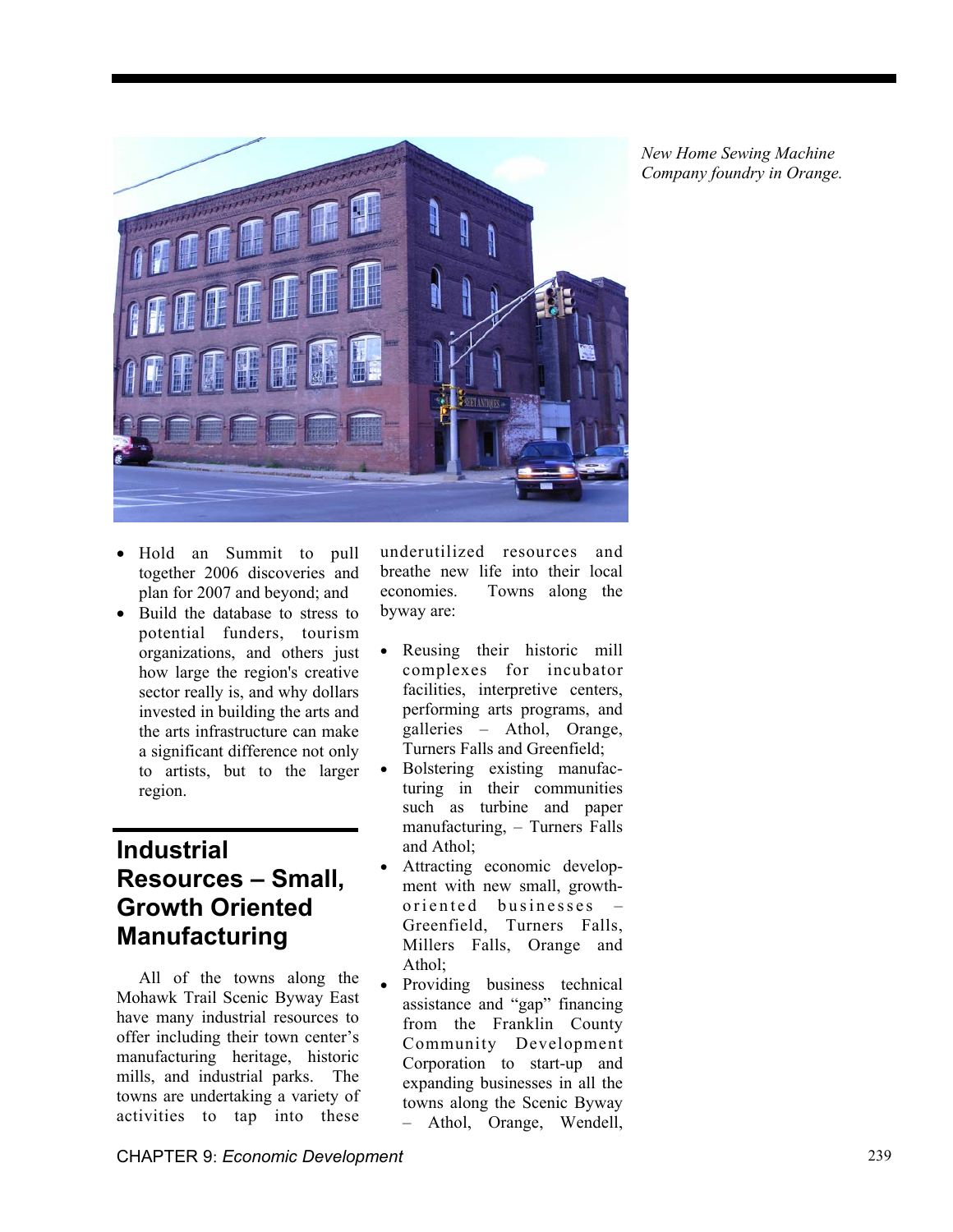Erving, Montague, Gill and Greenfield ; and

• Taking part in the Massachusetts Chapter 43D Expedited Permitting Program by designating priority development sites – Athol, Orange, Erving, Gill, Montague and Greenfield.

central source to a group of buildings**,** as a clean energy alternative to individual building heating systems by using renewable energy sources such as biomass to generate.

In Athol and Orange a number of individual businesses installing photovoltaic energy systems, and exploring the use of hydropower. The towns have formed Energy Committees, are going through energy audits to upgrade their facilities and reduce their energy consumption, and want to develop sustainability plans for their communities.

## **Town Centers and Identities – Renewable and Alternative Energy**

With a new emphasis on renewable and alternative energy, the villages and towns along the Byway are trying recapture their manufacturing past and vital main streets by capitalizing on going "green." Recommendations for municipalities to reduce energy consumption and increase production of clean energy are included in the *Pioneer Valley Clean Energy Plan* (2008). Orange, Wendell, Montague, Gill and Greenfield have signed on to the plan through a memorandum of agreement to consider these recommendations locally.

Along the eastern section of the Mohawk Trail, Greenfield in particular is exploring green industries. There is a proposal for a biofuel plant; a number of businesses are installing photo voltaic energy systems to save money and to contribute to a cleaner environment; and community members have established the Greening Greenfield campaign, a collaborative effort of the Greening Greenfield Energy Committee (GGEC) and the Town of Greenfield to build a sustainable Greenfield. They are working with ICLEI to write and implement a sustainability plan to reduce the town's carbon emissions by 80% by 2050. In addition, **t**here is currently a group in Greenfield pursuing the feasibility of **"**District Heating**",**  which is the supply of heat from a central source to a group of buildings**,** as a clean energy alternative to individual building heating systems by using renewable energy sources such as biomass to generate.

In Athol and Orange a number of individual businesses installing photovoltaic energy systems, and exploring the use of hydropower. The towns have formed Energy Committees, are going through energy audits to upgrade their facilities and reduce their energy consumption, and want to develop sustainability plans for their communities.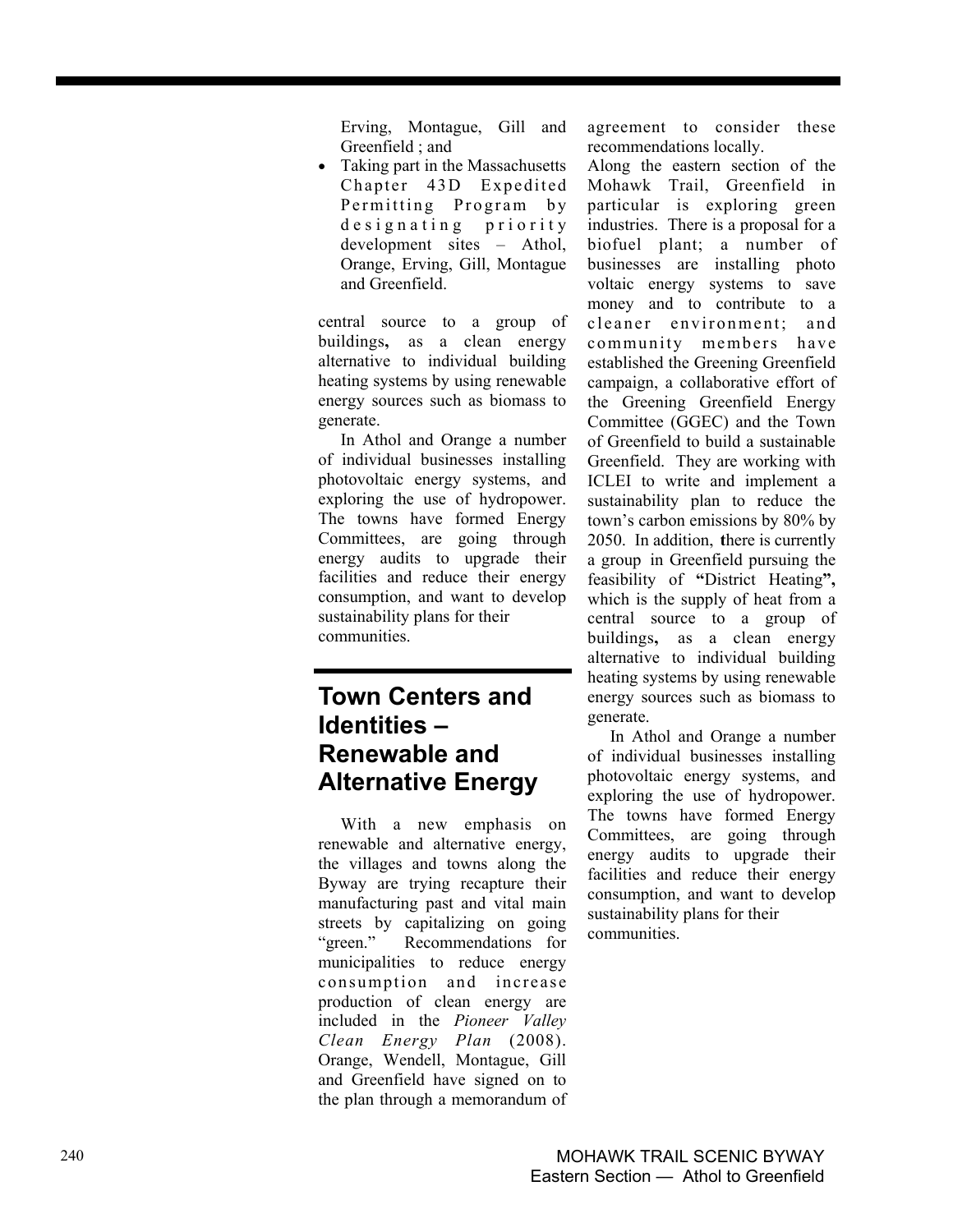## **ISSUES AND RECOMMENDATIONS**

#### *Issues*

#### **Architecture, Historic and Cultural Resources (Creative Cluster)**

- There are few brochures or educational materials highlighting the unique historic architectural resources of the Scenic Byway – Greenfield and Turners Falls have brochures.
- There is no listing of arts and cultural organizations, museums, galleries, and events in the region or along the Mohawk Trail East Scenic Byway.

#### **Environment, Recreation and Scenery (Ecotourism)**

- There is no web site or brochure about the Mohawk Trail Scenic Byway.
- The communities and businesses have not developed a regional approach to tourism, as suggested in the *Northern Tier Strategic Investment Initiatives Report*, which the Scenic Byway could stimulate.

#### **Historic Industrial Resources (Mills) (Small, Growth-Oriented Manufacturing)**

• There is little information about the historic mills in the town centers along the Scenic Byway – total number of buildings, square footage and feasibility for reuse, cost of adaptive reuse and restoration for new industries, particularly renewable and alternative energy.

#### **Town Centers and Identities (Renewable and Alternative Energy)**

- The historic mill complexes could be sites for the new energy economy and green jobs.
- Franklin County has many green energy entrepreneurs.

### *Recommendations<sup>5</sup>*

#### **Architecture, Historic and Cultural Resources (Creative Cluster)**

- Compile a directory of the arts and cultural organizations, museums, gallery, artists, performers, and events located in the Byway area that can be compiled into a printed document or included in a website for the Mohawk Trail East Scenic Byway to promote the creative arts economy in the area.
- Create a brochure and web site to promote the arts along the Byway and encourage tours of galleries, museums, and studios.
- Work with the Chambers of Commerce, Community Development Corporation, and Town Business Associations and town officials to encourage creative cluster development along the Byway.
- Encourage discussions between the nonprofit cultural institutions, individual artists and performers, and creative businesses operating along the Byway.
- Promote artisan and crafts related business development.
- Capitalize on the synergies between the creative cluster and other economic sectors along the Scenic Byway.

<sup>5.</sup> Many of the recommendations were adapted from the *Northern Tier Strategic Investment Initiatives Report*, prepared by Mt. Auburn Associates, Inc., October 21, 2004.